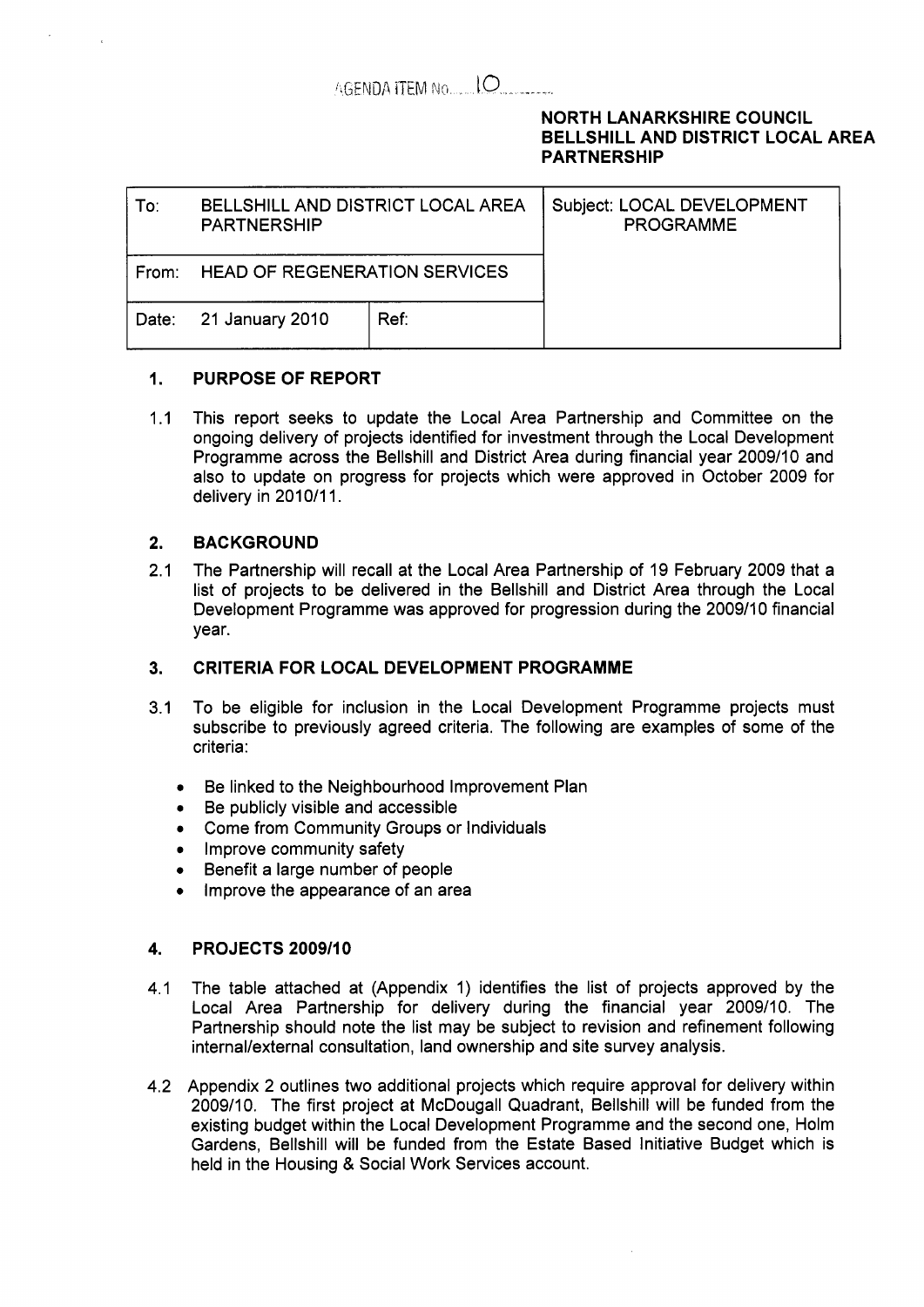4.3 The projects for 2010/11 were approved at the October 2009 Local Area Partnership and discussions have commenced with the Council Services in terms of Lead Service, project briefs and total costs. The works will commence in April 2010 and a progress report will be presented to the April 2010 Local Area Partnership.

### **5. CORPORATE CONSIDERATIONS**

5.1 The Local Development Programme highlights the Council's commitment to neighbourhood regeneration and the value of the Local Area Partnerships.

#### **6. RECOMMENDATION**

- 6.1 It is recommended that the Local Area Partnership note and approve:
	- (i) the progress in relation to the delivery of the projects in and 2009/10 (Appendix1) through the Local Development Programme;
	- (ii) the additional projects at Appendix 2.
	- (ii) Progress in terms of projects for delivery in 2010/11
	- (iii) that further progress be reported to future meetings of the LAP

Remercan formative

**MAUREEN MCCONACHIE HEAD OF REGENERATION SERVICES**  Local Government Access to Information Act: for further information about this report, please contact Matt Costello on 01698 403769 (21 January 2010)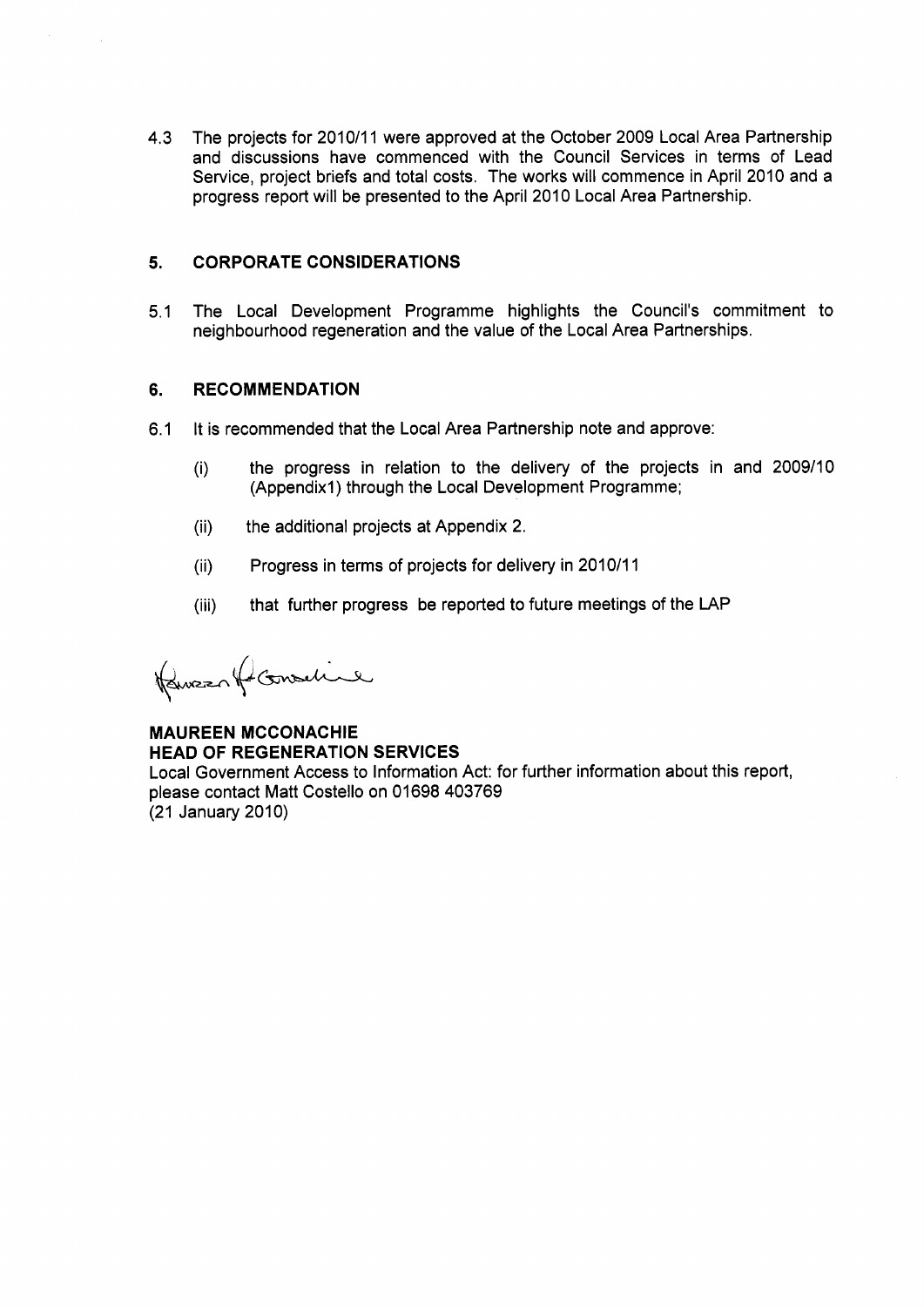# **Bellshill and District Local Development Programme 2009/10** Appendix 1

 $\Delta \phi$ 

| <b>Site and</b><br><b>Address</b>                    | <b>Project</b><br><b>RefNo</b> | <b>Indicative</b><br>6031 | Status                                                           | <b>Description</b>                                                                                                                                                                                                                                                                                                                                                                            | <b>Proposed Deliverer</b>                                                                        |
|------------------------------------------------------|--------------------------------|---------------------------|------------------------------------------------------------------|-----------------------------------------------------------------------------------------------------------------------------------------------------------------------------------------------------------------------------------------------------------------------------------------------------------------------------------------------------------------------------------------------|--------------------------------------------------------------------------------------------------|
| Bellshill -<br>Gardenside                            | 9/10B01                        | £60,000                   | Design<br>proposals<br>complete and<br>work is out to<br>tender. | Finalisation of a scheme at this location<br>following consultation with neighbouring<br>residents and all involved stakeholders,<br>which effectively addresses the issues of<br>anti-social behaviour experienced in the<br>Gardenside Lane, whilst maintaining<br>access links. Meetings have taken place<br>with residents and works will be<br>tendered.                                 | <b>Environmental Services,</b><br><b>Development Projects</b><br><b>Team/External Contractor</b> |
| Fallside - Gas<br><b>Flats Phase 3</b>               | 9/10B02                        | £44,502                   | <b>Work</b><br>commenced                                         | Final phase of improvement works to be<br>delivered to common drying areas and<br>landscaped areas at the Fallside Gas<br>Flats.                                                                                                                                                                                                                                                              | <b>Environmental Services</b>                                                                    |
| Hattonrigg-<br><b>Rockburn Park</b><br>at North Road | 9/10B03                        | £20,000                   | <b>Work</b><br>Completed<br>October 2009                         | Appropriate improvement works to the<br>entrance to Rockburn Park adjacent to<br>North Road. Restorative Justice will be<br>cleaning the boundary wall of Rockburn<br>Park in preparation for further works<br>which will be carried out by Estates<br>Maintenance. Works will include repairs<br>to the wall, replacement of the railings<br>and improvements at the entrance to the<br>park | <b>Environmental Services</b><br><b>Housing &amp; Social Work Services</b>                       |
| Holytown $-$<br><b>Memorial</b><br>Gardens           | 9/10B04<br><b>XR320</b>        | £130,000                  | <b>Works</b><br>completed<br>October 2009                        | of<br>works<br>Continuation<br>commenced<br>during the 2008/09 financial year to<br>improve the setting of the Holytown War<br>Memorial with associated soft works and<br>within<br>the<br>drainage<br>improvements<br>gardens.                                                                                                                                                               | Services,<br>Environmental<br>Projects<br><b>Development</b><br><b>Team/External Contractor</b>  |
| Orbiston-                                            | 9/10B06                        | £20,000                   | <b>Works</b>                                                     | of<br>works<br>Continuation<br>to<br>improve                                                                                                                                                                                                                                                                                                                                                  | <b>Grounds Maintenance</b>                                                                       |
|                                                      |                                |                           |                                                                  |                                                                                                                                                                                                                                                                                                                                                                                               |                                                                                                  |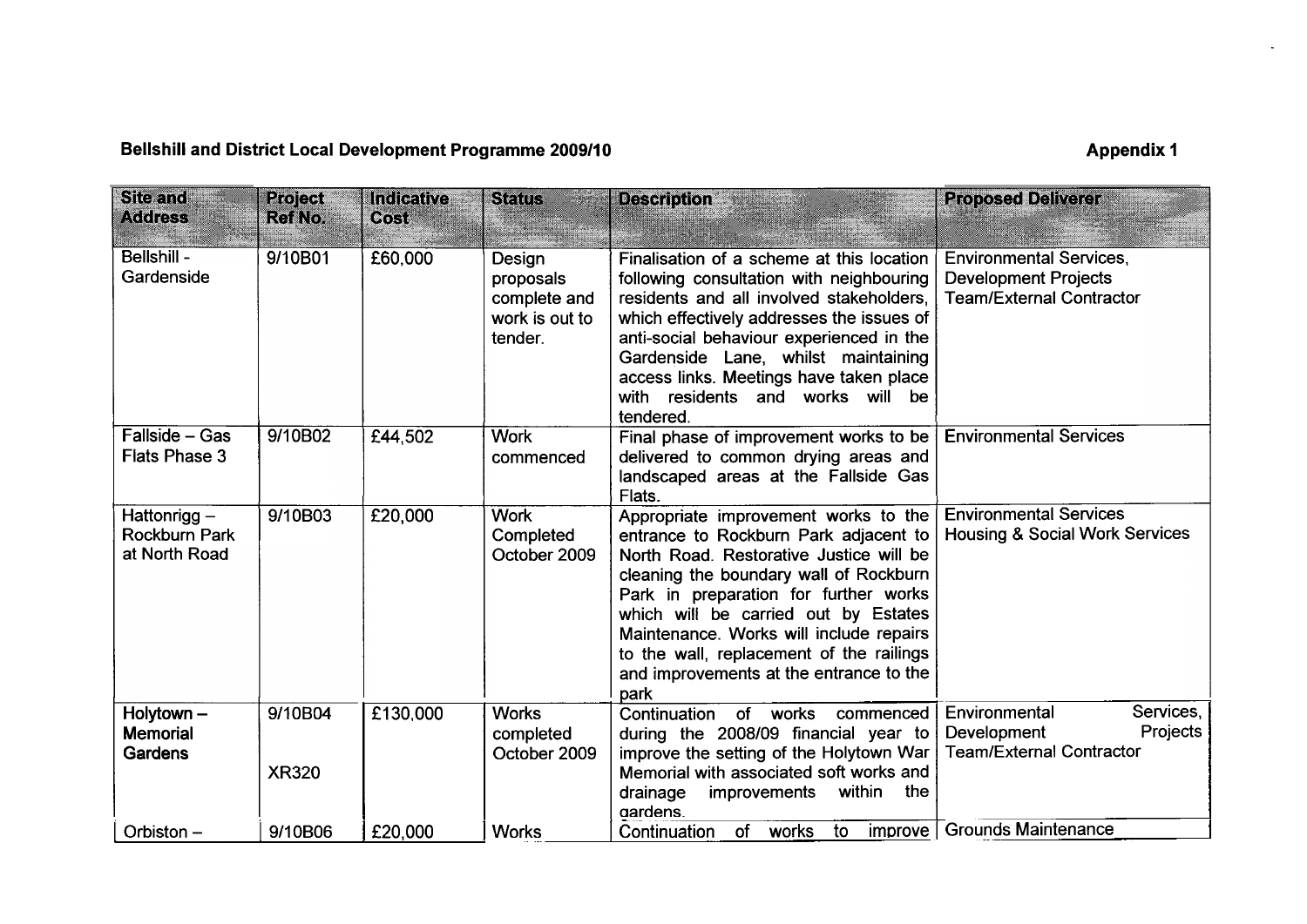| <b>Site and</b><br><b>Address</b>                                     | Project<br>Ref No. | Indicative<br>$\Theta$ okst | <b>Status</b>                                                                                 | <b>Description</b>                                                                                                                                                                                                                                                                                                                                                                                      | <b>Proposed Deliverer</b>                                                                |
|-----------------------------------------------------------------------|--------------------|-----------------------------|-----------------------------------------------------------------------------------------------|---------------------------------------------------------------------------------------------------------------------------------------------------------------------------------------------------------------------------------------------------------------------------------------------------------------------------------------------------------------------------------------------------------|------------------------------------------------------------------------------------------|
| Jewell Scheme<br>Phase 2                                              | 9/10 B06           | £20.000                     | completed.                                                                                    | community safety and landscape quality<br>within the Jewell Scheme. Works will<br>focus on re-surfacing of paths, removal<br>of overgrown vegetation, new block<br>paving and grassed areas around<br>Turquoise Terrace and Tourmaline<br>Terrace.                                                                                                                                                      |                                                                                          |
| Orbiston-<br>Lawmuir Road                                             | 9/10B07            | £35,000                     | <b>Work</b><br>complete<br>apart from<br>minor tree<br>planting,                              | Suitable<br>environmental<br>and<br>access<br>improvement works to the open spaces,<br>paths and access road in the vicinity of<br>the local shop at Lawmuir Road,<br>Orbiston                                                                                                                                                                                                                          | Roads & Transportation                                                                   |
| Orbiston-<br><b>Liberty Road</b>                                      | 9/10B08            | £27,000                     | <b>Issues with</b><br>visibility/safety<br>at entrance to<br>nursery to be<br>resolved.       | Construction of a parking lay-by at<br>Liberty Road to ease congestion and<br>thereby improve community safety, and<br>to cater for the local community making<br>use of nearby facilities.                                                                                                                                                                                                             | <b>Environmental Services</b>                                                            |
| Viewpark $-$<br>Myrtle Road /<br>Douglas<br>Crescent                  | 9/10B09            | £20,000                     | Some work<br>has been<br>completed<br>and further<br>work re wall<br>area being<br>considered | of<br>Further<br>development<br>design<br>proposals drawn up by Martin Berkley<br>Environmental Design for the vacant site<br>at Myrtle Road / Douglas Crescent,<br>Viewpark to enhance environmental<br>quality and functionality of the space.<br>The range of works which can be<br>delivered will depend upon costs, and<br>may require to be phased over this and<br>the following financial year. | Environmental<br>Services,<br>Projects<br>Development<br><b>Team/External Contractor</b> |
| Viewpark - Land<br>to the rear of<br><b>Viewpark Health</b><br>Centre | 9/10B10            | £15,000                     | Restorative<br>Justice have<br>cleared<br>vegetation<br>and tidied up<br>the area to the      | The clean up of this derelict site to the<br>rear of Viewpark Health Centre and<br>adjacent to Burnhead Bowling Club<br>which is currently overgrown, untidy and<br>attracting anti-social behaviour.                                                                                                                                                                                                   | <b>Environmental Services</b>                                                            |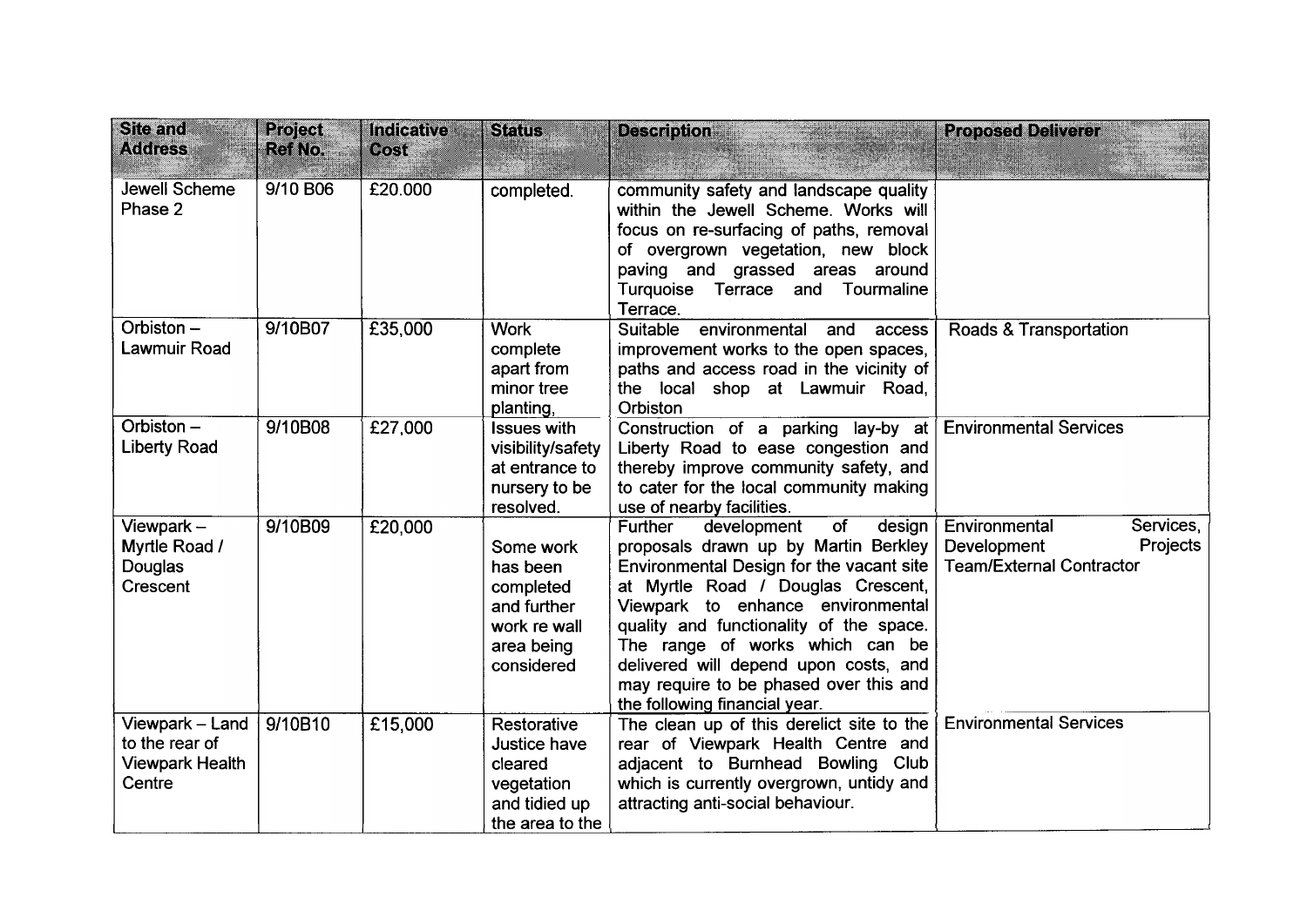| <b>Site and</b><br><b>Address</b>                        | <b>Project</b><br><b>Ref No.</b> | Indicative<br>Cost | <b>Status</b>                                                                                                                                     | <b>Description</b>                                                                                                                                 | <b>Proposed Deliverer</b>  |
|----------------------------------------------------------|----------------------------------|--------------------|---------------------------------------------------------------------------------------------------------------------------------------------------|----------------------------------------------------------------------------------------------------------------------------------------------------|----------------------------|
|                                                          |                                  |                    | rear of<br><b>Viewpark</b><br><b>Health Centre.</b><br><b>Further works</b><br>undertaken<br>have also<br>been done by<br>Grounds<br>Maintenance. |                                                                                                                                                    |                            |
| Mossend-<br>Clydesdale<br>Road/Christie<br><b>Street</b> | 9/10B11                          | £25,000            | Designs have<br>been<br>prepared for<br>this site.<br>Tenders have<br>been issued<br>and work due<br>to commence<br>Jan 2010                      | this<br>Landscaping<br>to<br>improvements<br>corner site to cut back overgrown<br>vegetation to improve the safety and<br>visibility of this area. | <b>Grounds Maintenance</b> |
| Mossend-King<br>George V Park                            | 9/10B12                          | E25,000            | Awaiting<br>feedback from<br>local<br>community<br>group re<br>proposals for<br>work                                                              | <b>Suitable</b><br>environmental<br>access<br>and<br>improvement works to the open spaces<br>and paths in the vicinity of the park                 | <b>Grounds Maintenance</b> |
| Holytown - Olive<br>Court                                | 9/10B14                          | £1,000             | <b>Work</b><br>complete.                                                                                                                          | The area is in a dangerous condition and<br>remedial action is required to prevent<br>further potential injury to residents                        | <b>Design Services</b>     |